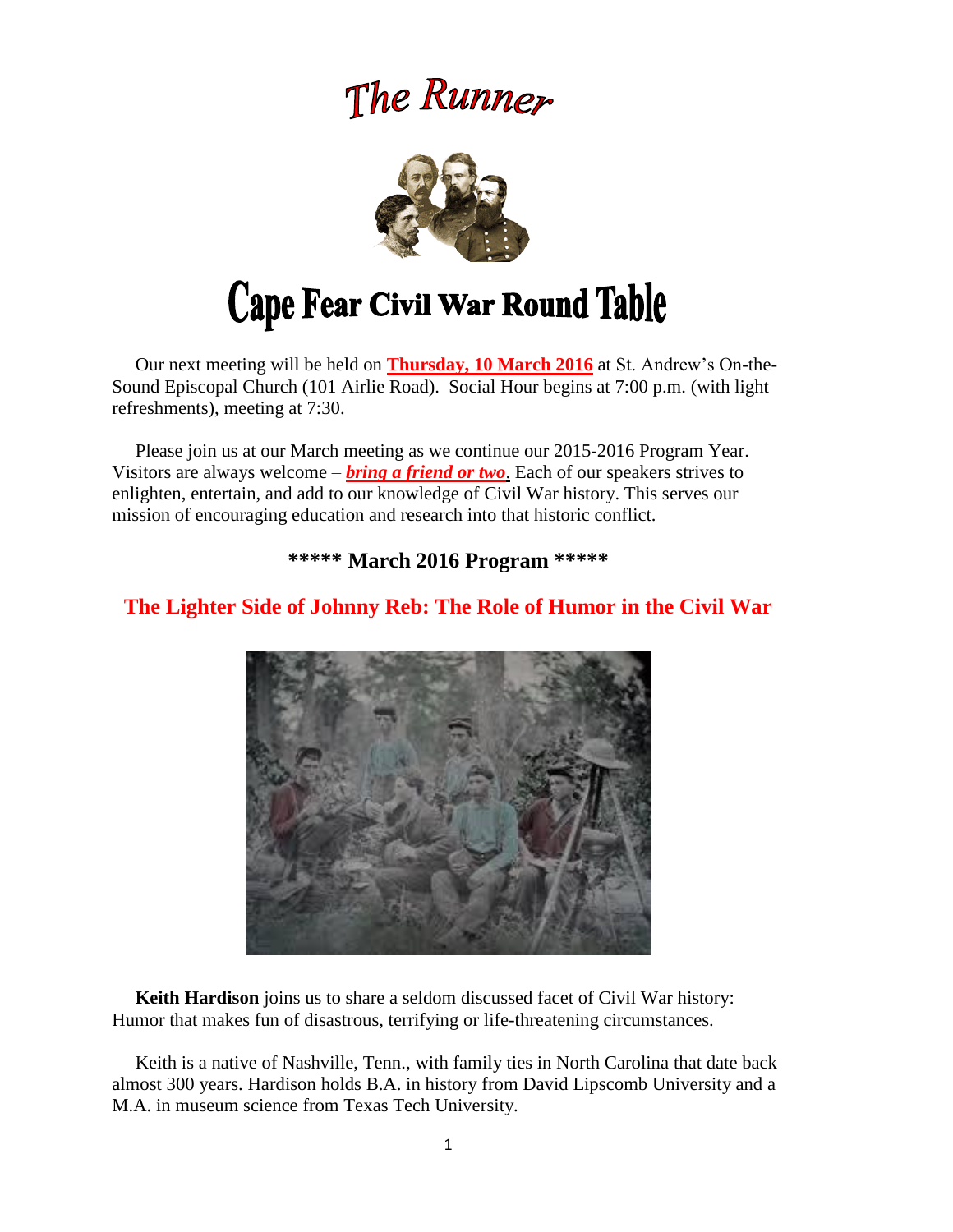For the last 28 years, he has served museums, historic sites and government historical agencies throughout the South. Hardison served as executive director of Beauvoir, The Jefferson Davis Home, from 1986 to 1999, where he funded and constructed the Jefferson Davis Presidential Library and Museum. In 1999 and 2000, he was director of education, interpretation and visitor services for Pamplin Historical Park in Virginia, where he assisted with the opening of the National Museum of the Civil War Soldier. From 2000 to 2006, he was an administrator with the Louisiana State Museum, supervising development and operation of its award-winning, \$23 million Baton Rouge branch. In 2006, he came to Cultural Resources, where he works to preserve, develop and operate of a statewide system of 24 historic sites.

 Hardison is a former member of the Mississippi Civil War Battlefields Commission and is active in a number of professional and historical organizations including the American Association for State and Local History, the North Carolina Museums Council, and the North Carolina Historical Society. He is a popular lecturer on Civil War, general history, museum and heritage tourism-related topics.

### **\*\*\*\*\* Trivia Questions for March \*\*\*\*\***

**1** – When did the term "gallows" humor come into use?

**2 –** What was the significance of the oil lamp at the Dinner Meeting?

#### **\*\*\*\*\* Raffle Winners \*\*\*\*\***

## **Raffle Master: Ed Gibson**

If you have books, prints, or other items that you would like to donate to the raffle, contact Ed Gibson [\(egibson759@aol.com\)](mailto:egibson759@aol.com) before our next meeting. *The raffle is one of the components which allow the CFCWRT to fund our activities and our speakers*. Please take part in our raffle by contributing items and/or purchasing tickets.



 **Raffle Master Ed Gibson Kelly Hinson – A Winner** 



Thank you to all that participated in the auction and dinner.

 As information: Bruce Patterson has signed up Kelly, as Rose O'Neal Greenhow, and the Blockade Runner Resort for the 2017 CFCWRT Annual Dinner. Mark your calendar, Thursday, February 9, 2017.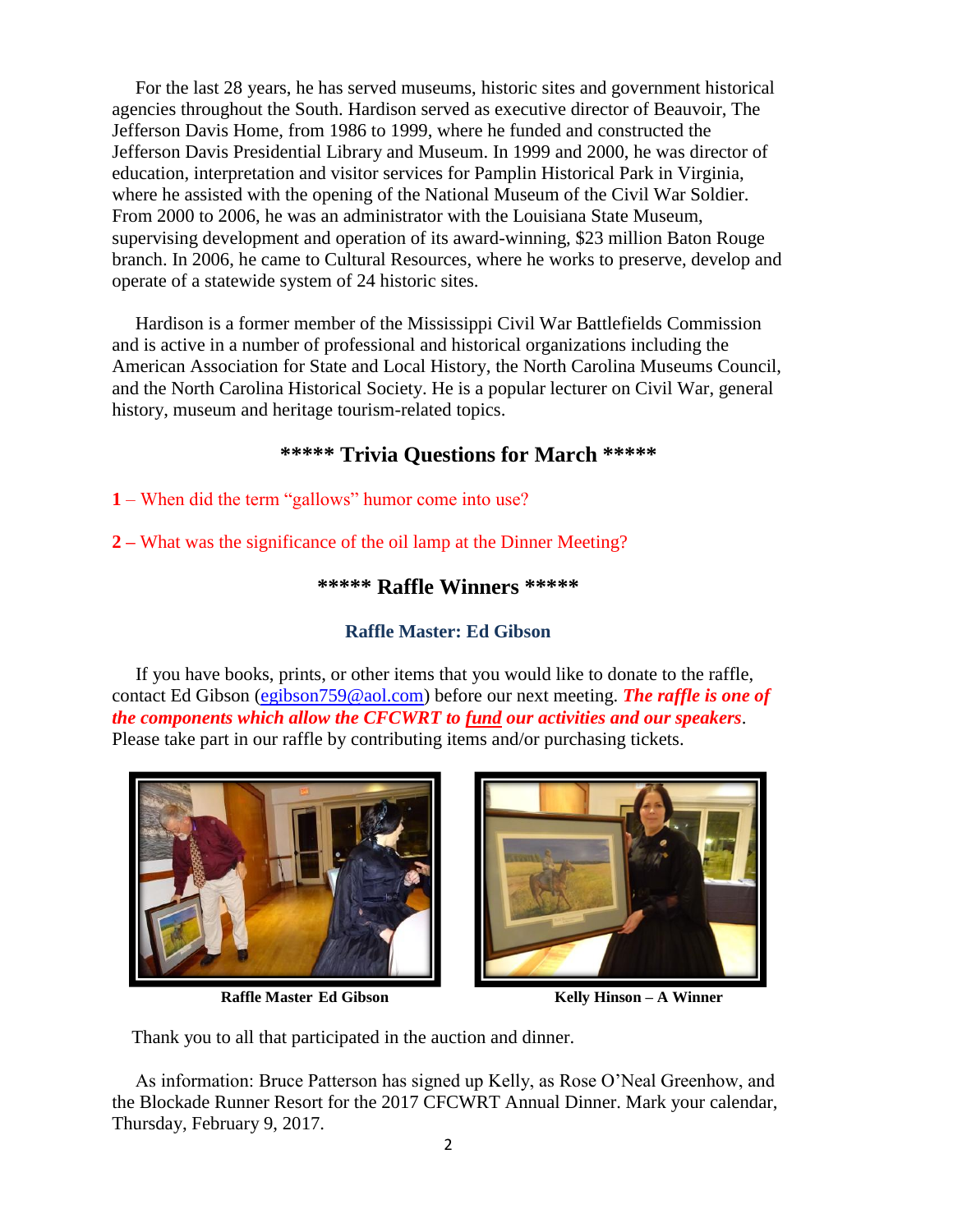### \*\*\*\*\* **Member News & Activities** \*\*\*\*\*



**Blockade Runner the** *Robert E. Lee*

 If you have member news or news about Civil War events that you think would be of interest to CFCWRT membership, send me an email with the details. Thank you.

1 – **Al Hines**, long-time CFCWRT Web Master and RT member, has decided to cut back on his many activities. Al had moved to the North Carolina mountains some years ago, but had maintained his ties to our RT. Al had been instrumental in maintaining the high quality of our web site and newsletter, *The Runner,* for many years. His efforts, skills, and counsel will be missed and his past service will be appreciated for a long time.

 Thank you, Mr. Hines, for a job well done. The CFCWRT wishes you and your family all the best that mountain living can provide.

 Long-time member, **Richard Buggeln**, has assumed the duties of the CFCWRT Web Master. Richard, like Al, had been a Web Master for several web sites, notability: the Tidewater Camellia Club site..

 The CFCWRT thanks Richard (and wife, Betty Gail) for stepping up to ensure that our web site will continue to support our mission of encouraging education and research into that historic conflict.





 Check out **cfcwrt.org** to see what the web site can offer Civil War students and researchers.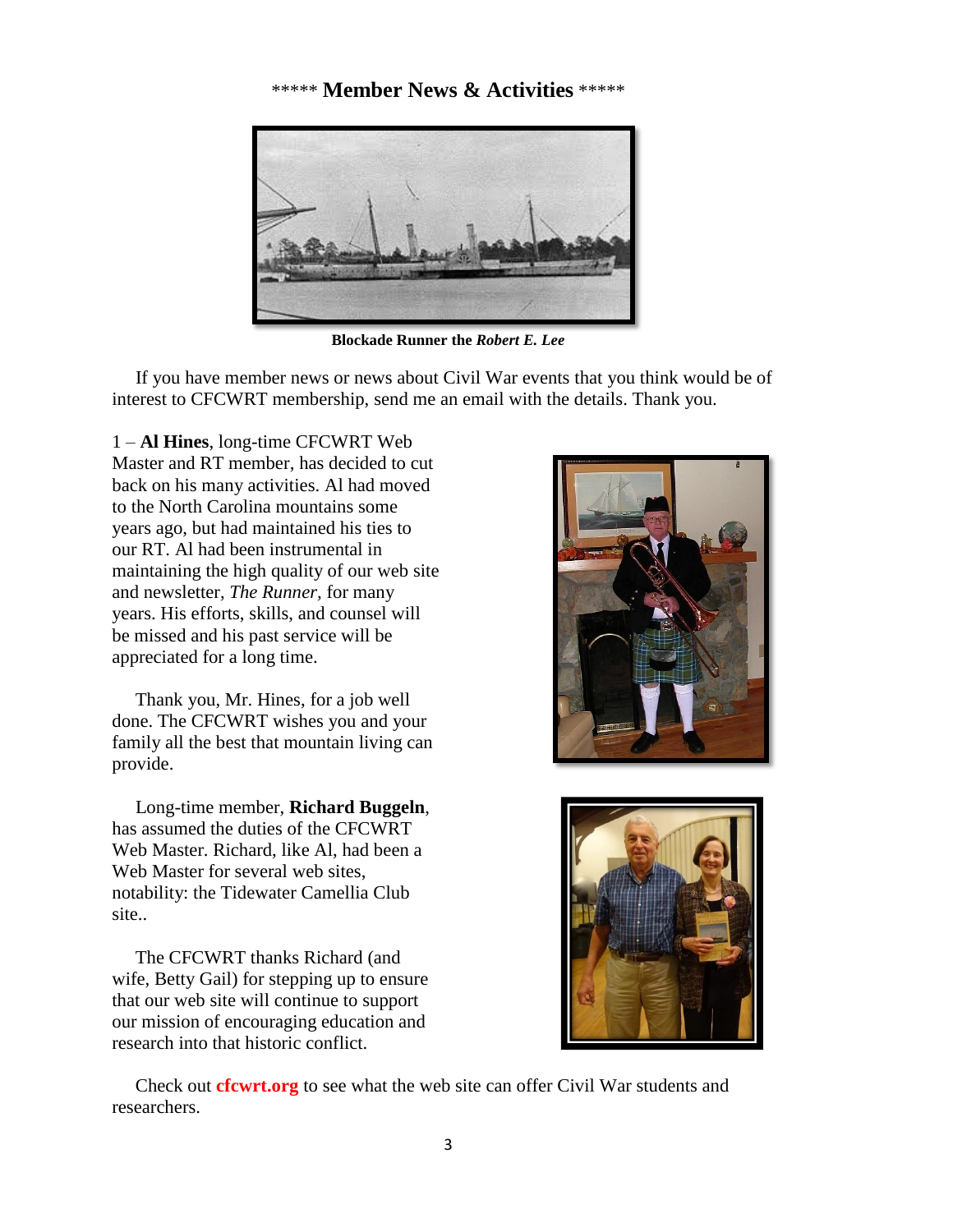#### 2 – *Civil War Artillery Thunders once again at Bentonville Battlefield March 19-20*

FOUR OAKS, N.C—Said to be the "King of Battle," artillery played a key role in the 1865 Battle of Bentonville. See the destructive firepower of massed artillery at Bentonville 151<sup>st</sup> anniversary program, "The Ground Trembled Under Our Feet," March 19 and 20. This year's program will focus on artillery's contributions to the battle.

 Several artillery pieces from across the state will participate. Members of these crews will demonstrate the operating and firing procedures of cannons commonly used in the Civil War including 6-pounder field guns, 10-pounder Parrott rifles and 3-inch Ordnance Rifles. These guns will demonstrate how batteries would have worked together to deliver concentrated cannon firepower on the battlefield.

In addition to artillery, members from the  $4<sup>th</sup>$  Regiment ANV will demonstrate infantry tactics and drill. Visitors can enjoy viewing a recreated Civil War encampment, and interact with the living historians. Demonstrations will take place throughout the day Saturday and Sunday. Visitors can also take a guided tour of the Harper House, which was used as a field hospital during the battle, and view civilian demonstrations near the Harper House kitchen.

The program will include presentations by Col. (Ret.) **Wade Sokolosky**, author of "To Prepare for Sherman's Coming," *"*The Battle of Wise's Forks, March 1865" and **Thomas Robertson, Jr.**, editor of "Resisting Sherman, A Confederates Surgeon's Journal and the Civil War in the Carolinas, 1865." Sokolosky will present on the battle of Wise's Forks Saturday at 11 a.m. and Sunday at 1 p.m. Robertson will speak at 1 p.m. Saturday, March 19. Book signings will follow both presentations.

### **\*\*\*\*\* February Program \*\*\*\*\***

**An Evening with Mrs. Thomas "Stonewall" Jackson: Reflected Glory: Letters to Anna**